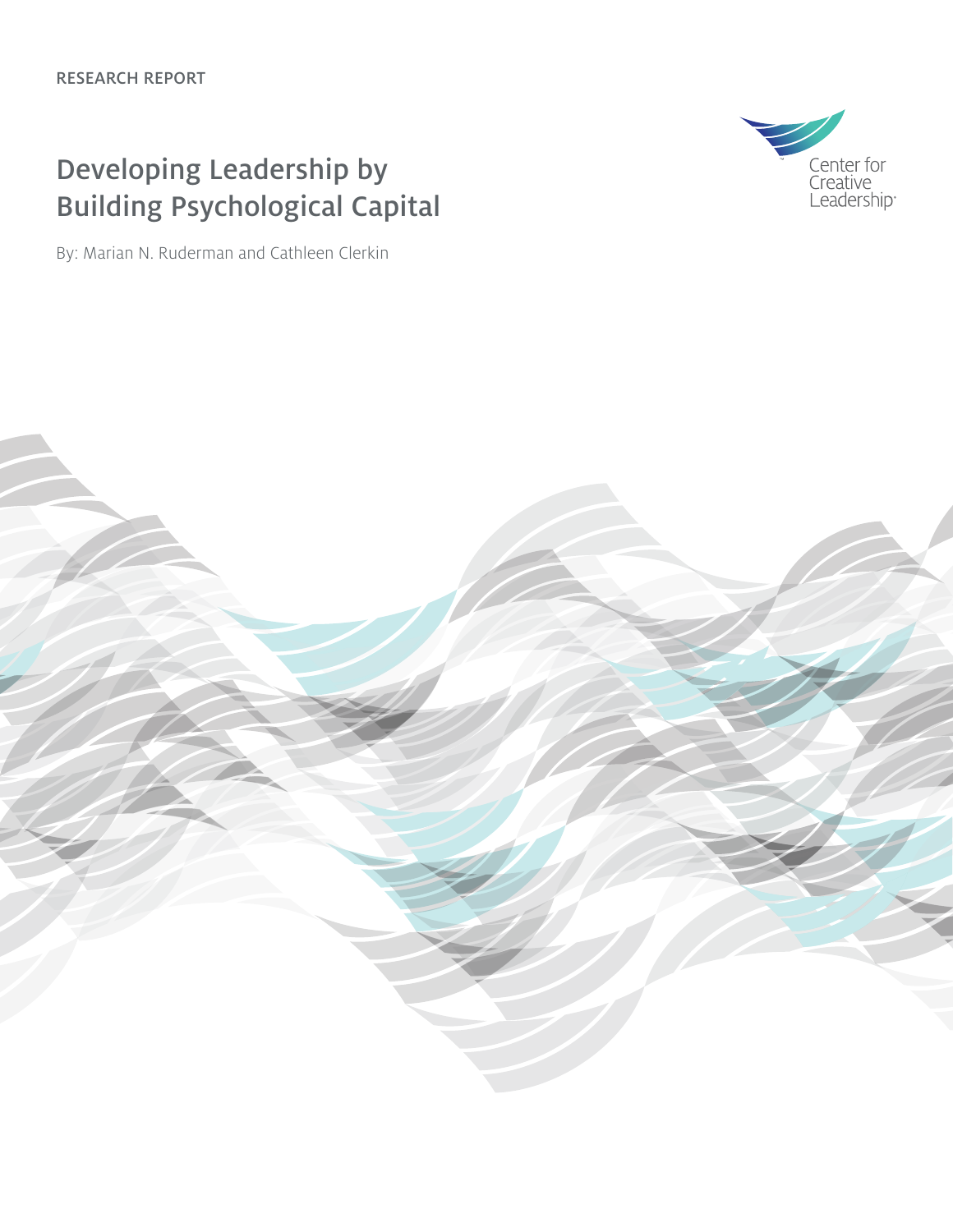## **Contents**

| Introduction                                                                                   |                |
|------------------------------------------------------------------------------------------------|----------------|
| Building Psychological Capital                                                                 | $\mathfrak{D}$ |
| The Study: Psychological Capital in CCL's<br>Leadership Development Program (LDP) <sup>®</sup> | 4              |
| Study Design                                                                                   | 6              |
| The Coherent Breathing Intervention: Inner Balance™                                            | 7              |
| Study Results                                                                                  | 8              |
| Preliminary Interpretations and Advice for Leaders                                             | 12             |
| Questions Remaining and Next Steps                                                             | 13             |
| References                                                                                     | 14             |
| Endnote                                                                                        | 14             |
| About the Authors                                                                              | 17             |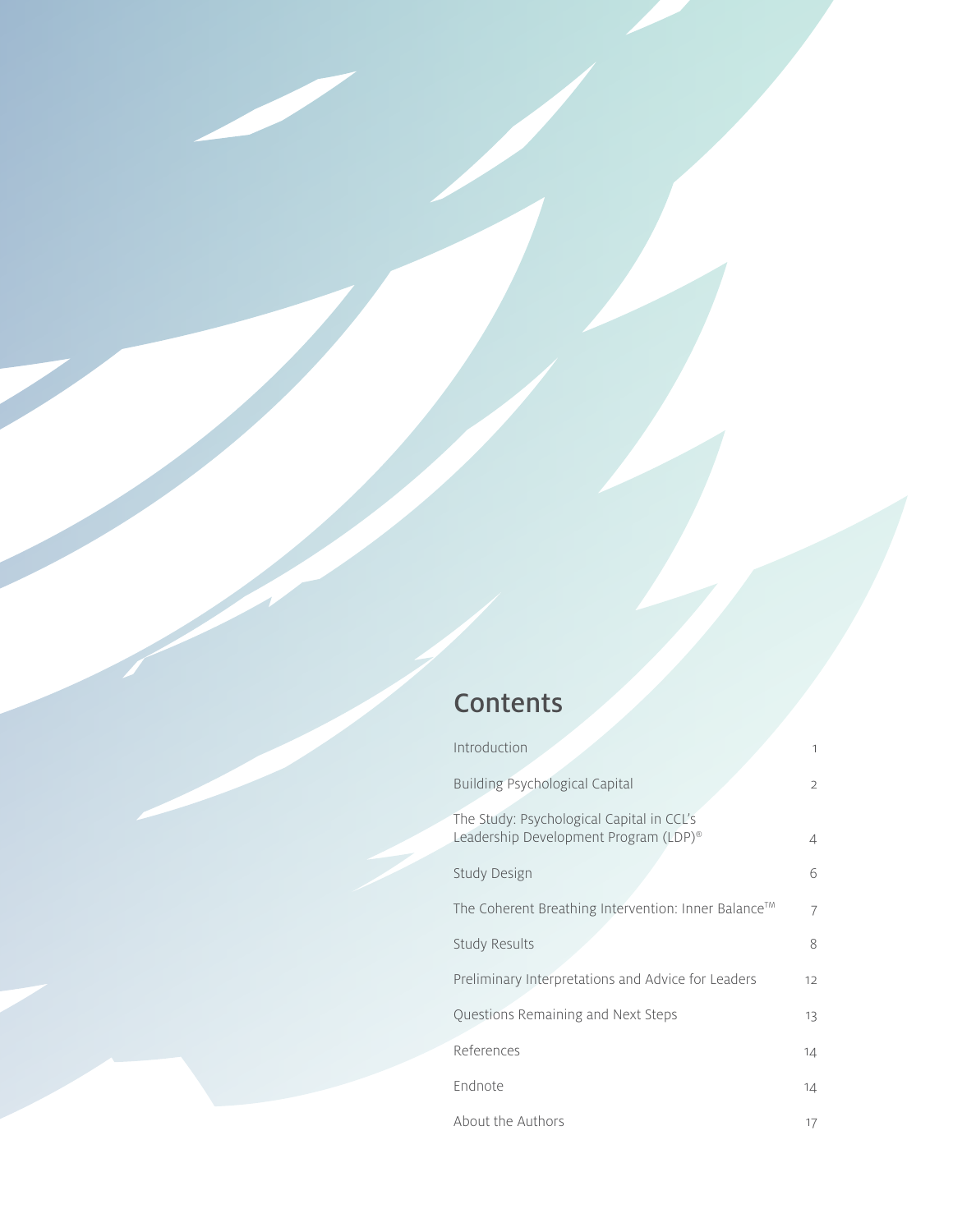## Introduction

Leadership development is essential to global competitiveness and corporate sustainability. Organizations often frame the development of leadership in terms of "competencies," or the behavioral skills and areas of knowledge required by the business. However, focusing on competencies alone dismisses the key role that psychological resources play in leadership—especially in today's fast-paced and uncertain global leadership environment.

The Center for Creative Leadership (CCL®) is currently exploring how to better address the challenges of today's workplace by making the development of psychological resources such as resiliency and optimism an integral part of leadership training.

In this report, we share scientific findings from a recent CCL study examining conditions that cultivate psychological capital within CCL's weeklong Leadership Development Program (LDP)®.

We found that LDP had positive effects on psychological capital, and that self-regulation techniques may boost psychological resources.

We also discuss what psychological capital is, why it's an important leadership resource, and what leaders can do to boost their psychological capital and cultivate positive psychological resources.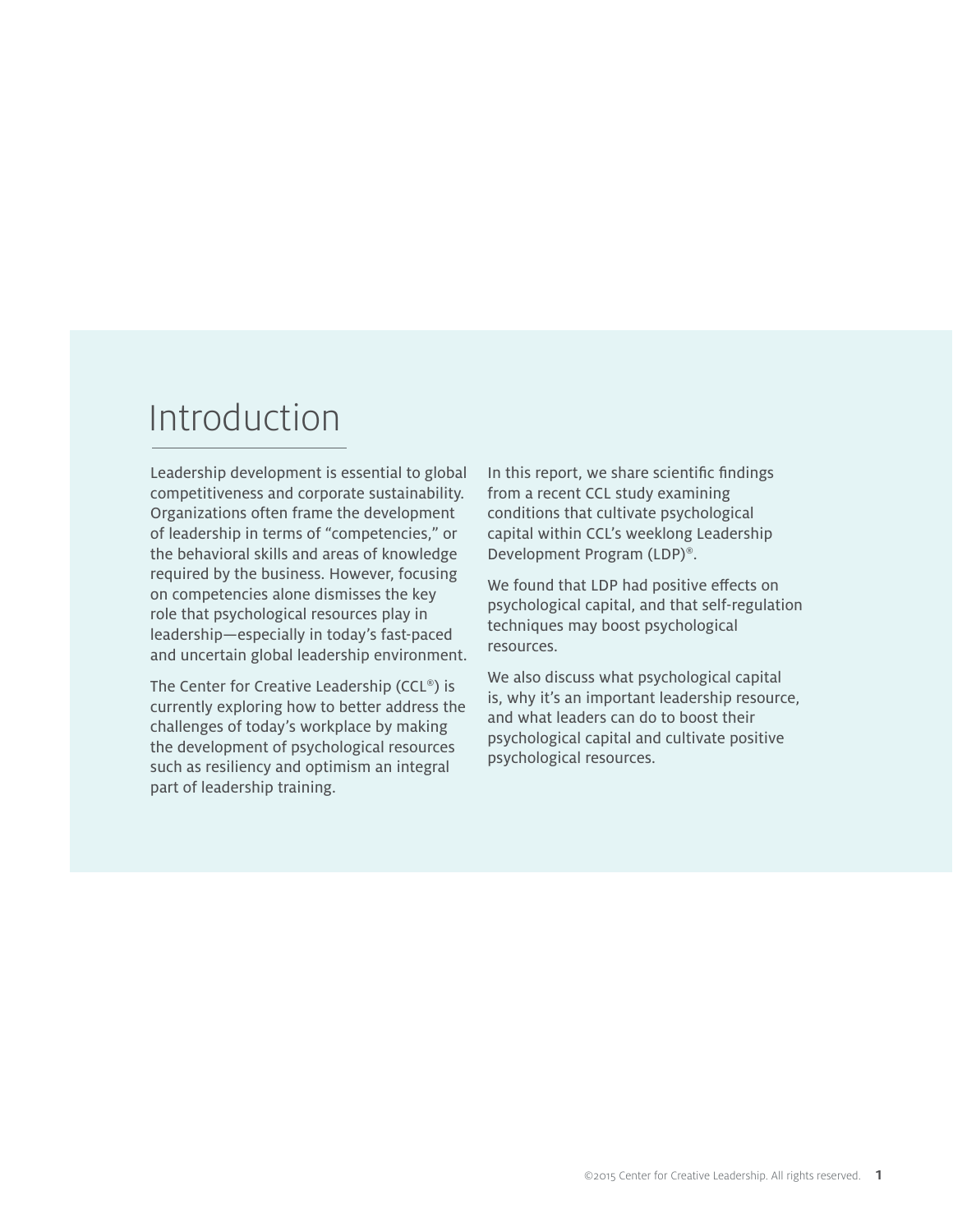# Building Psychological Capital

Although *all* leadership journeys are different, one thing is universal—there will be roadblocks, interruptions, and detours. Psychological resources provide the inner energy necessary to meet the demands of a changing environment (Gorgievski & Hobfoll, 2008). CCL is exploring how to expand a leader's psychological resources and cultivate a positive mental and emotional state called psychological capital.

### **Psychological capital is created from four key internal qualities—***hope***,** *efficacy***,** *resiliency***,**

**and** *optimism***.** Research shows these qualities are multiplicative and synergistic; when people have all four, the positive effects are greater than the sum of each individual effect (Luthans, Youssef, & Avolio, 2006; Luthans, Avolio, Avey, & Norman, 2007). Psychological capital allows leaders to boost psychological strength in the face of change and build the resiliency needed to address difficulties effectively.

- **Efficacy** is the confidence to take on challenging tasks and to put in the effort necessary for success.
- **Resiliency** is the ability to bounce back and go further when beset by problems or adversity.
- **Hope** is the ability to persevere and redirect paths toward goals in order to succeed—a combination of willpower and way power.
- **Optimism** is making positive assessments of the future.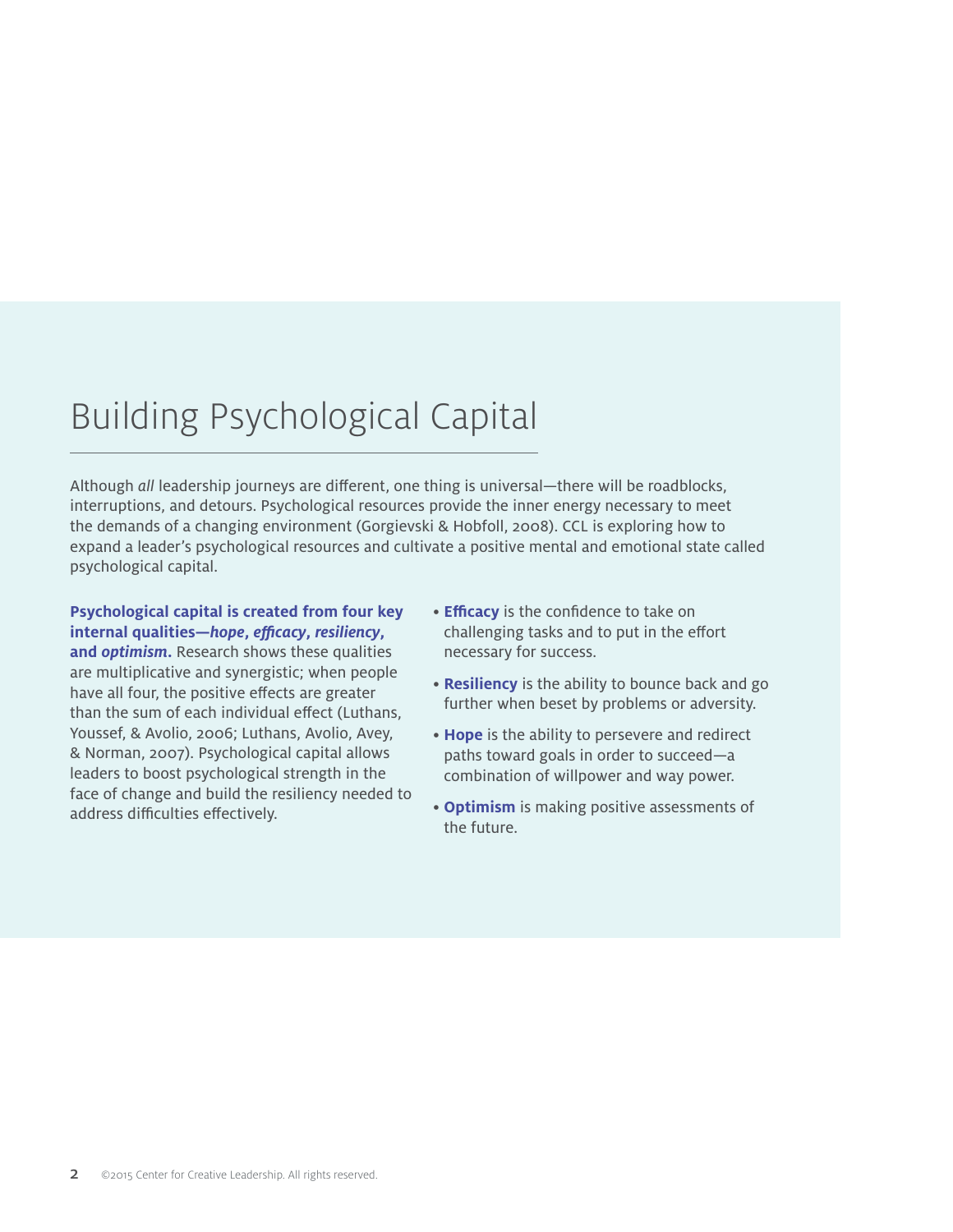

**Psychological capital has been shown to be an important variable when it comes to workplace performance.** It is associated with lower employee absenteeism, less employee cynicism and intentions to quit, higher job satisfaction and commitment, and increased positive interpersonal behaviors (Luthans et al., 2006). Employees with higher psychological capital tend to be better off emotionally than those with lesser amounts. They also are in a better position to support their employees and colleagues, which enhances interpersonal exchanges.

Psychological capital can help people sort through complex challenges, create new paradigms, and respond to changing conditions. This capacity is especially

important for leaders who set the tone and act as a model for others. A leader's ability to engage with a range of perspectives and create a climate for change is essential to a successful workplace. Moreover, psychological capital helps leaders respond effectively to the pressure, chronic demands, and responsibilities of authority.

Unlike psychological *traits* such as extraversion or cognitive *aptitudes* such as intelligence, psychological capital is a psychological *state*. Given the proper knowledge, training, and attention, leaders have the capacity to increase their psychological capital and to draw on it when faced with difficult demands.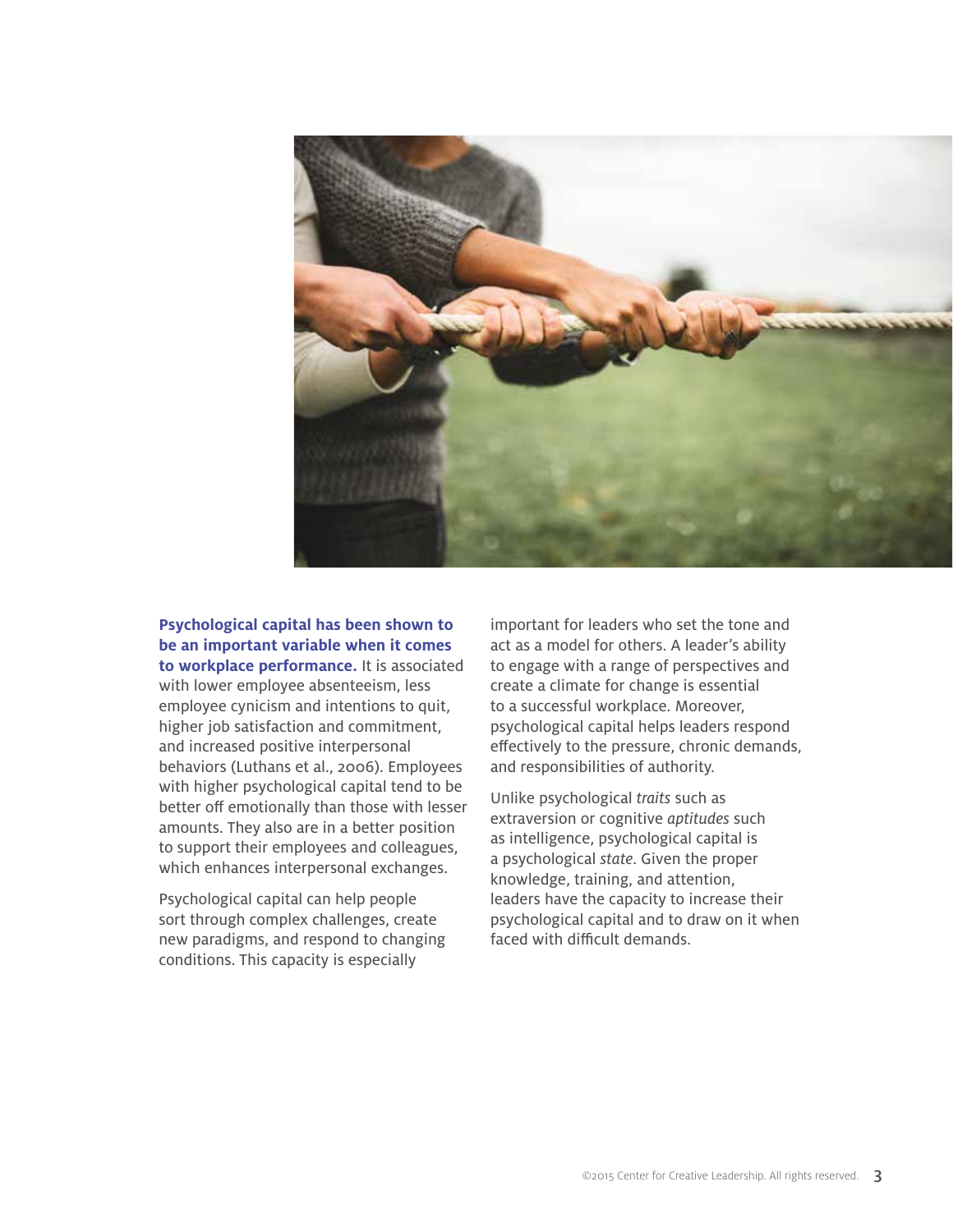# The Study: Psychological Capital in CCL's Leadership Development Program (LDP)®

One of CCL's latest research initiatives incorporates relevant findings from neuroscience to psychology. The goal is to broaden the perspective of leadership development to include more holistic and innovative approaches, while fortifying the emotional, cognitive, and interpersonal resources of leaders (Ruderman, Clerkin, & Connolly, 2014).

The current study explores whether psychological capital can be boosted by formal leadership development efforts, such as CCL's Leadership Development Program (LDP)® . LDP is intended to help mid-to-senior-level managers better deal with organizational complexity. The program also is designed to enhance leadership performance through the development of self-awareness, learning agility, communication, and influence. It also stresses the ability to think and act systematically, to be adaptable, and to persevere. A variety of techniques are used to enhance a leader's potential, such as coaching, peer support, exposure to new information, reflection, assessment-for-development, and experiential activities.

## **RESEARCH QUESTION 1** *Is participation in the leadership development program associated with increases in psychological capital?*

We believe LDP facilitates psychological capital development by giving leaders a chance to reflect on what refuels their energy resources. They are able to recalibrate both the inner resources and behaviors required to lead effectively. We also believe LDP addresses each of the four key internal qualities of psychological capital:

- LDP builds **efficacy** by providing opportunities to learn new skills and practice them in a supportive environment. This is likely to build confidence and belief in one's ability to handle tough situations in the workplace, which is critical to efficacy.
- LDP increases **optimism** by helping participants imagine new possibilities through exposure to new content and setting goals for positive changes positivity about the future creates optimism.
- LDP gives **hope** by offering new leadership behaviors and ways to grow as a leader. Research shows people feel hopeless when they are mired in a rut and do not know how to fix negative situations. LDP offers tools leaders can use to get out of ruts and address negative conditions in a proactive way.
- LDP builds **resilience** by discussing the mind, body, and spirit. Mental, physical, and social strategies of resilience are explicitly discussed throughout the weeklong course.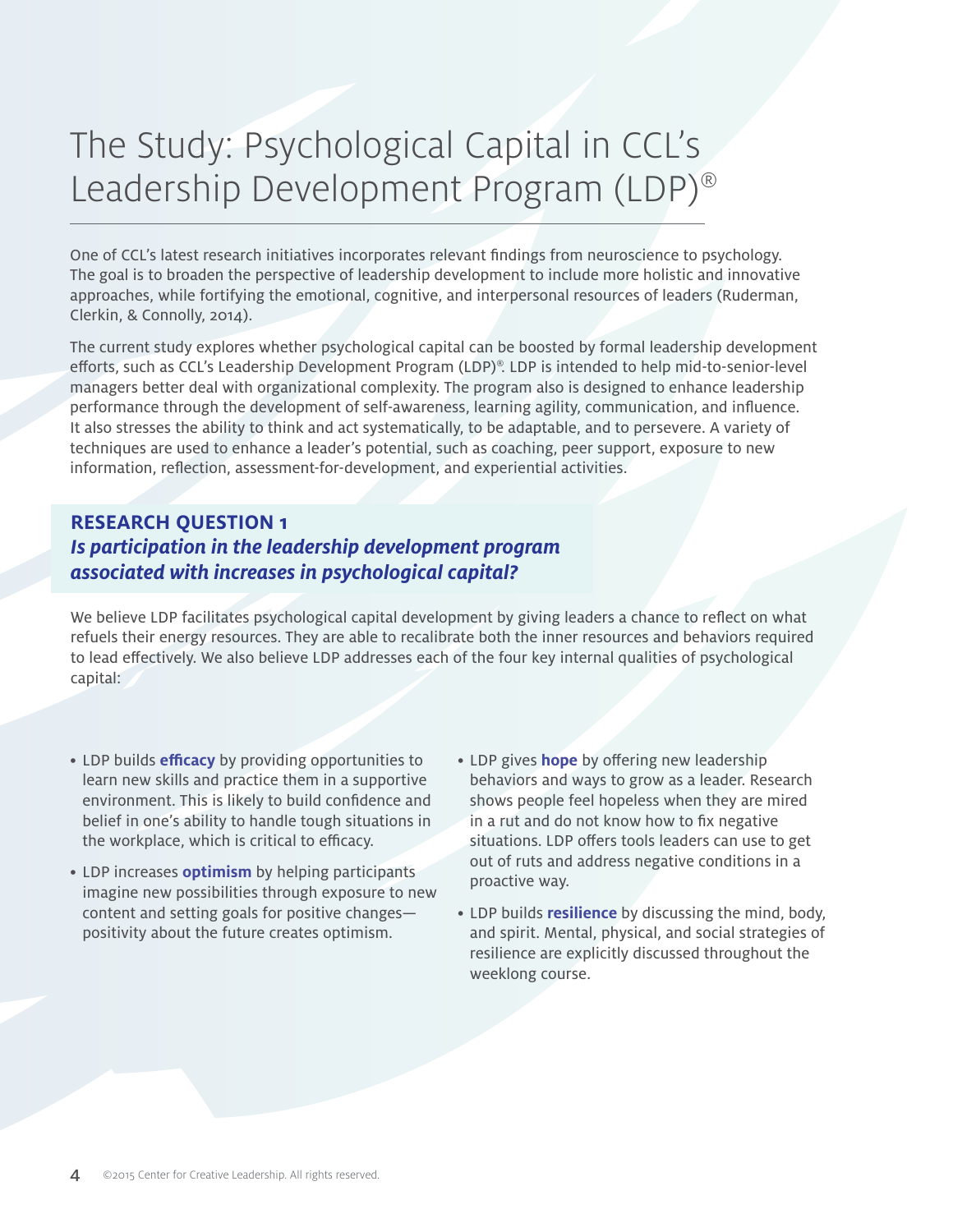

## **RESEARCH QUESTION 2** *Does the practice of coherent breathing change psychological capital levels over and above the regular LDP content?*

The latest research in neuroscience suggests additional ways to increase psychological capital. For example, *self-regulation* techniques have been shown to generate psychological and physical well-being in a variety of groups. Self-regulation involves the ability to control impulses and direct one's own behavior through awareness of thoughts and emotions in the moment (McCraty, Atkinson, Lipsenthal, & Arguelles, 2009; McCraty & Zayas, 2014).

There are many tools to promote self-regulation: coherent breathing, mindfulness meditation, bodyscans, yoga, etc. Research in psychophysiology shows emotion regulation can enhance attention, memory, and task performance (Bradley, McCraty, Atkinson, Tomasino, Daugherty, & Arguelles, 2010). These techniques build up the psychological reserves needed to respond to stressful situations that leaders are likely to encounter.

For leadership development purposes, we were interested in a self-regulation intervention that would be easy to learn, secular in nature, and provide feedback on how well an individual is learning the technique. Even more importantly, we wanted a tool that had been shown to help people bounce back from challenging situations. We decided to focus on a technique called *coherent breathing*. Research shows coherent breathing is effective at increasing positive outcomes; it improves health on a number of fronts (e.g. blood pressure and heart disease), as well as concentration. (See "Coherence and Coherent Breathing" textbox on page 7 for more background on coherent breathing.)

To determine whether coherent breathing could build psychological capital in leaders above and beyond our standard LDP, we added an experimental coherent breathing session to the LDP experience and compared the psychological capital accumulated across LDP experiences.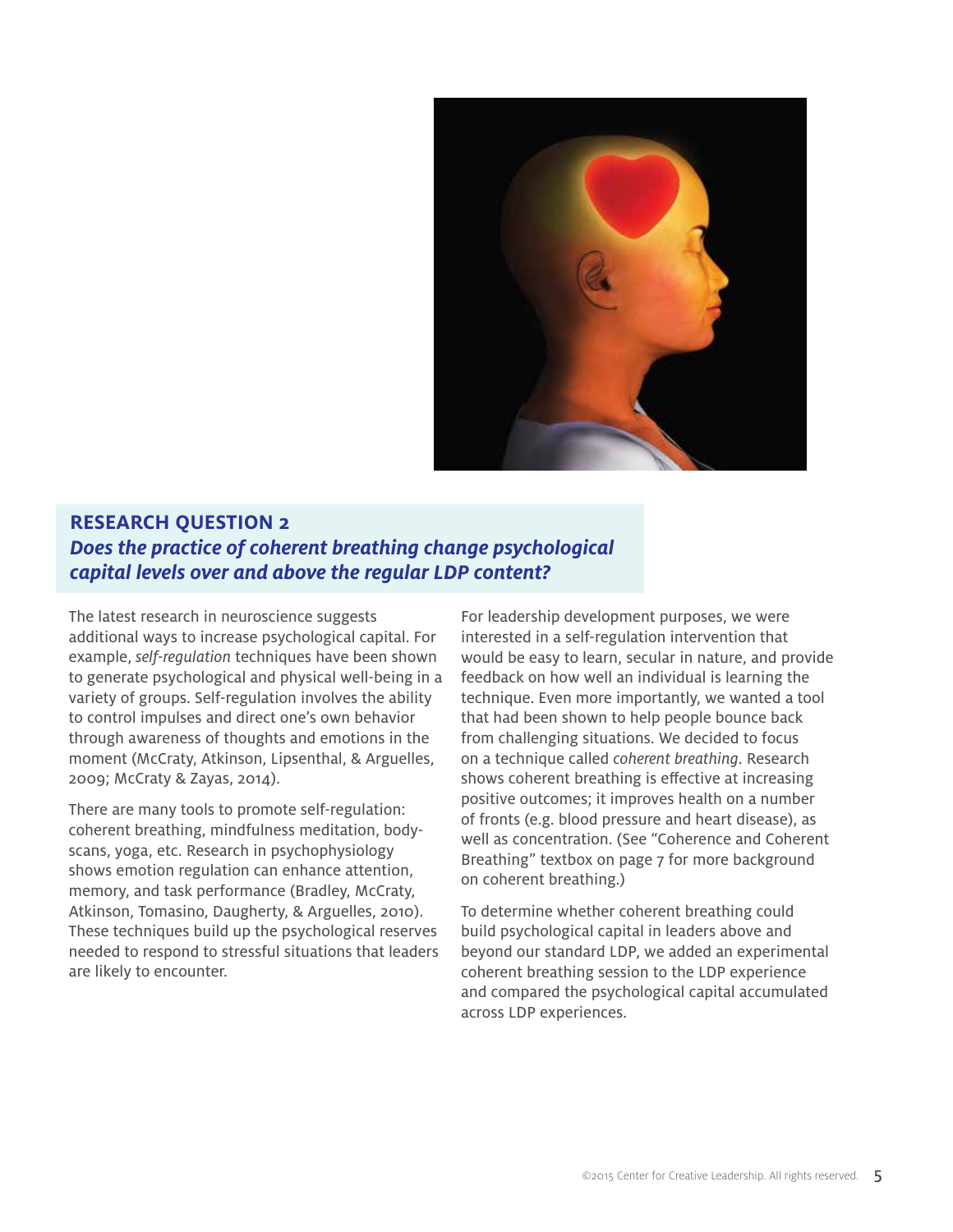

## Study Design

We used two intervention groups. One group received the standard LDP, while the other received LDP with instruction on coherent breathing. A third group acted as a control and received no LDP training at all. All study participants took an assessment of psychological capital (Luthans, Avolio & Avey, 2007) on day one and again five days later.

### **Study Participants and Procedure**

- **Group 1: Standard LDP.** Participants completed a standard five-day LDP program without any alteration. They filled out a psychological capital assessment on day one and again on day five.
- **Group 2: Coherent Breathing LDP.** Participants completed LDP programming and also received instruction in coherent breathing. A 50-minute session on the first day introduced the coherent breathing technique and technology. On the subsequent four days, the program was briefly extended to accommodate the coherent breathing content. Participants were given five minutes of

practice time in class and were encouraged to use the technique on their own as well. Participants were aware CCL was testing the efficacy of coherent breathing for leadership development. They filled out a psychological capital assessment on day one and again on day five.

• **Group 3: Pre-LDP.** Control group participants were registered for LDP, but had not yet taken the program. We emailed them a link to fill out a psychological capital assessment on day one of our study and again on day five.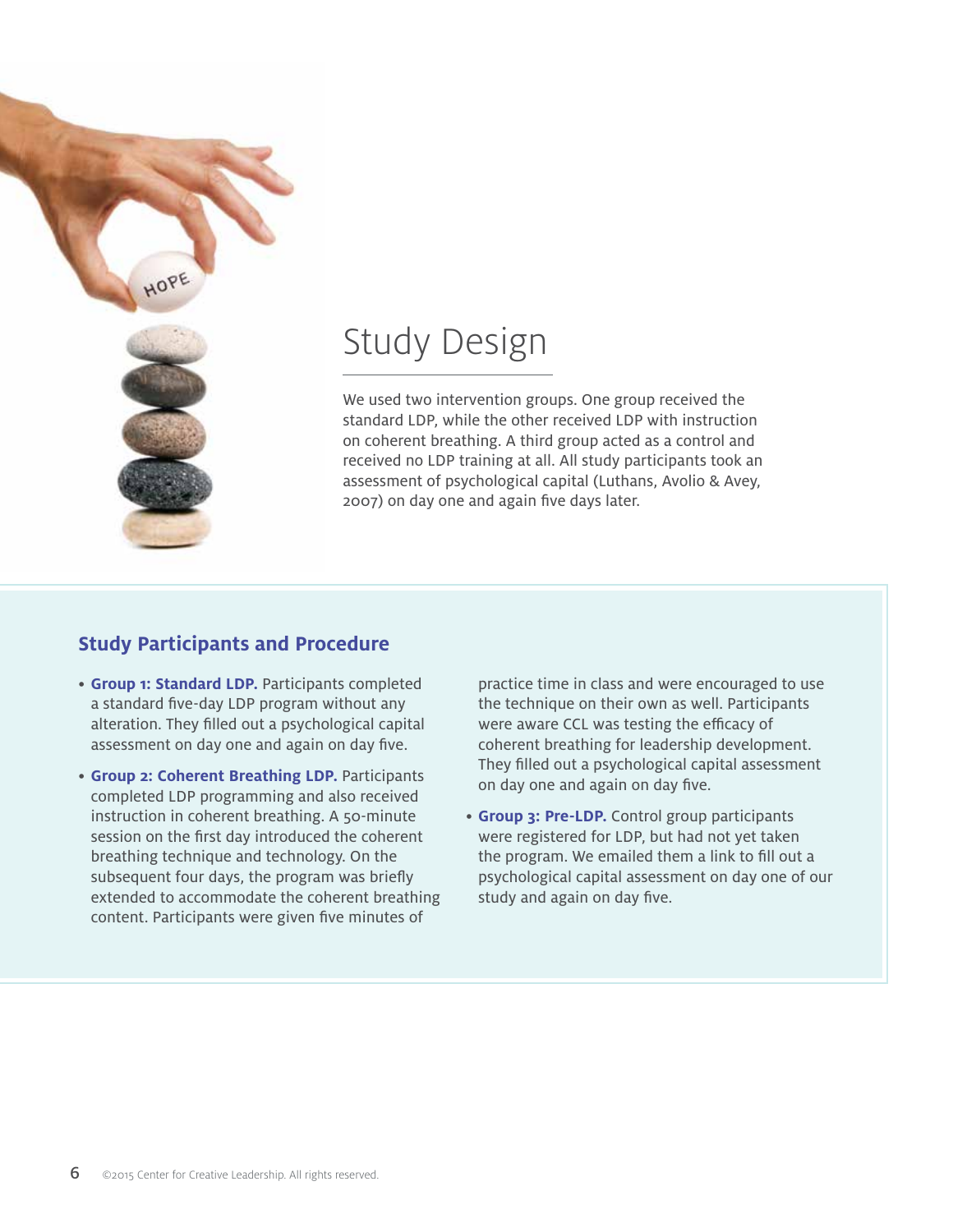

# The Coherent Breathing Intervention: Inner Balance<sup>™</sup>

We used the *Inner Balance*™ tool by HeartMath® to train people in coherent breathing. Inner Balance is a biofeedback device that consists of an earpiece sensor linked to an iPad app, which provides information about current breathing patterns and biological variables. Importantly, the Inner Balance sensor provides instant visual feedback that allows individuals to adjust their breathing patterns in order to produce higher coherence.

### **Coherence and Coherent Breathing**

Coherence, in the case of this study, describes a highly efficient state in which the heart and brain are in synchrony; it is associated with a high degree of mental and emotional stability. Coherence involves aligning internal and external systems and processes by balancing the sympathetic and parasympathetic nervous systems (Elliot & Edmonson, 2006). Relaxation hormones are released, inhibiting the production of the stress hormone cortisol. Coherence also stimulates the vagus nerve, which is associated with both emotion regulation and alertness (Porges, 1992a).

Physiologically, coherence is calculated via heart rate variability (HRV)—the variation from heartbeat to heartbeat. Doctors consider a stable HRV pattern of predictable variability to be an important indicator of behavioral and physiological resiliency and flexibility (Porges, 1992a, 1992b). Research shows coherent breathing is one way to induce a more predictable HRV pattern (Watkins, 2014).

In practice, coherent breathing is a smooth, slow, rhythmic form of breathing, combined with a mental and emotional focus. The HeartMath method of achieving coherence involves three steps:

- 1. focusing attention on the part of your body near your heart
- 2. breathing slowly and evenly with a focus on your heart
- 3. recalling a positive experience or feeling that activates a genuine feeling of positivity

Participants in the coherent breathing condition were instructed in this technique.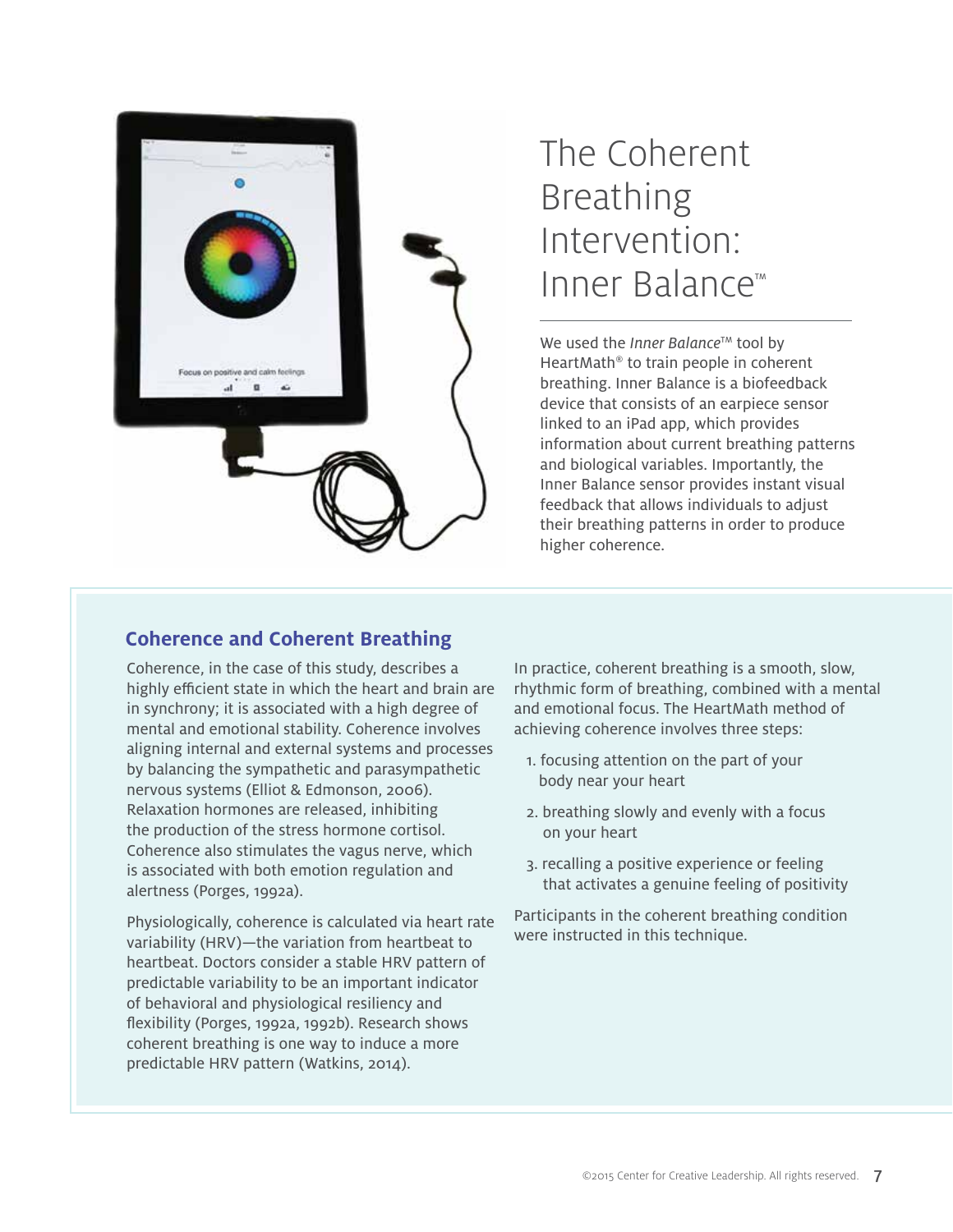# Study Results

The effects of the two interventions (attending LDP and attending LDP + learning coherent breathing) were measured by comparing the pre- and post-test scores on psychological capital. Some promising trends were suggested by the data.

**1. LDP increases psychological capital.** The group attending the standard LDP increased all four aspects of psychological capital. The average measures of efficacy, resiliency, hope, and optimism were significantly higher at the end of LDP than at the beginning (see Figures 1–4). We also found a virtually identical increase among the coherent breathing LDP group; they too increased on all four components of psychological capital. In contrast, the pre-LDP control group—which had no intervention—did not increase in psychological capital over the course of the week. We can conclude that the psychological resources that strengthen and energize psychological capital can be increased via CCL's Leadership Development Program.



**Optimism** Figure 1: Results of the pre- and post-test change scores for Optimism



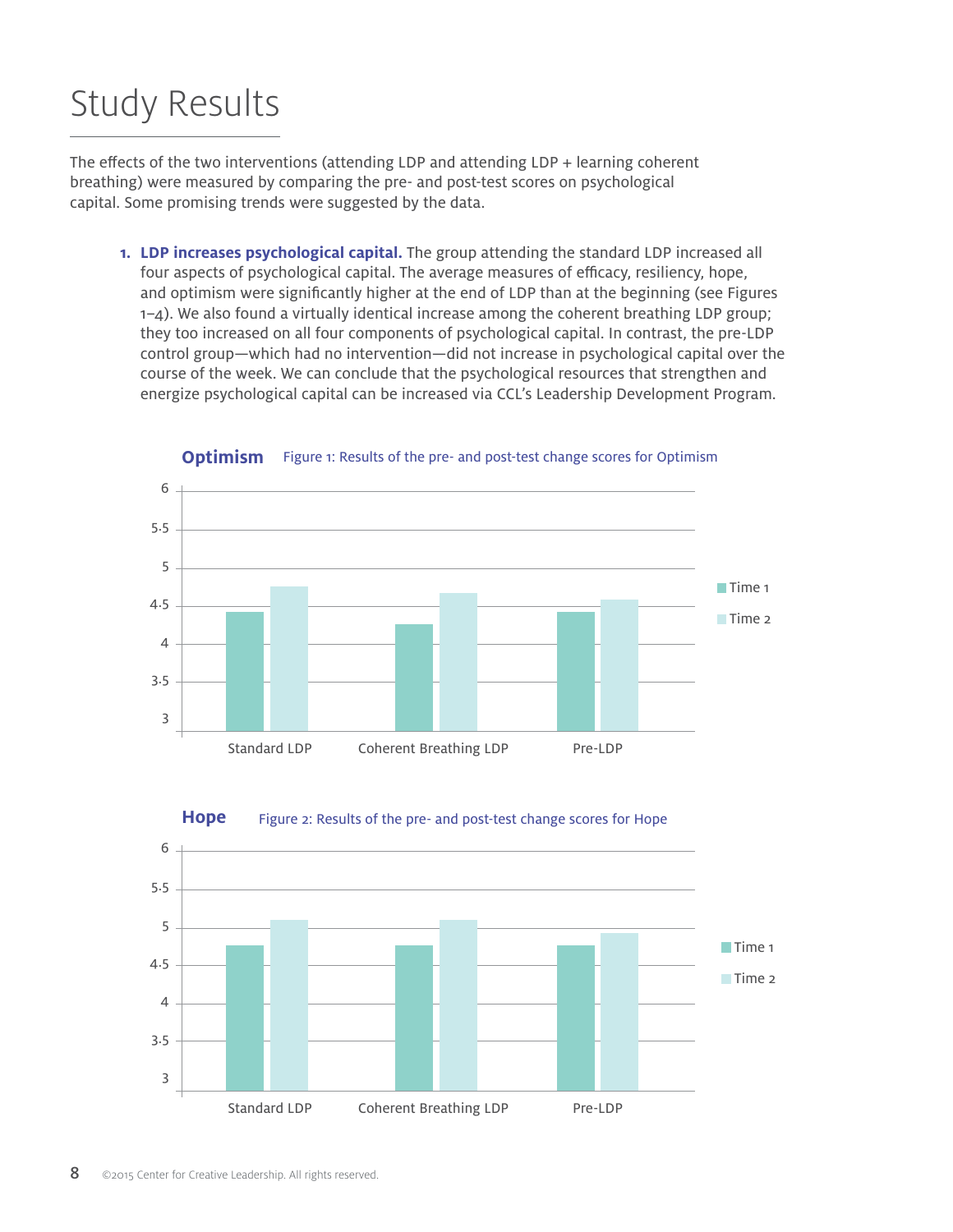

**Resiliency** Figure 3: Results of the pre- and post-test change scores for Resiliency

**Efficacy** Figure 4: Results of the pre- and post-test change scores for Efficacy

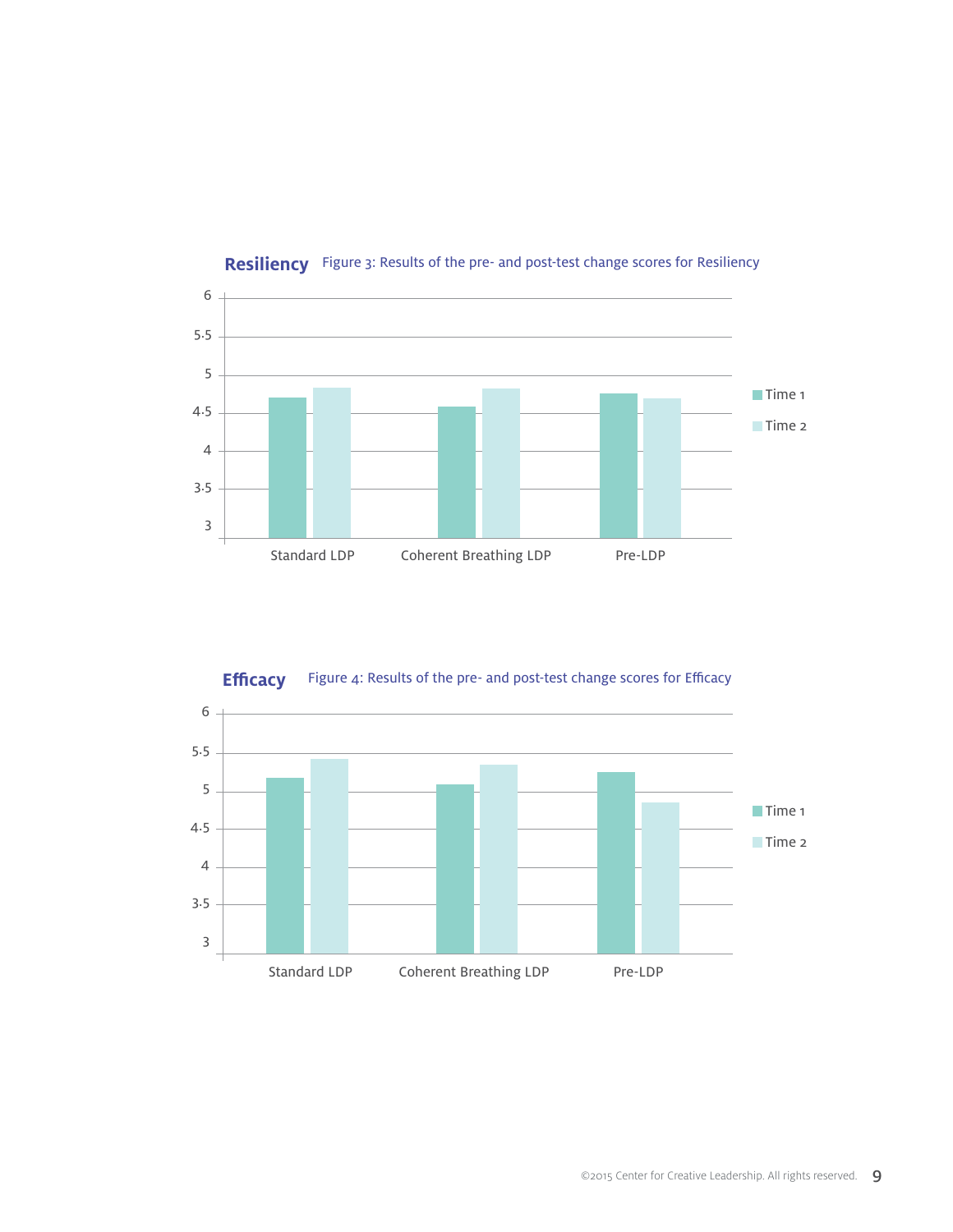- **2. The increases in psychological capital for the coherent breathing group and the standard LDP group do not differ significantly.** All participants in both the standard LDP and coherent LDP group increased their psychological capital, and the increases tended to be of similar sizes (again, see Figures  $1-4$ ).<sup>1</sup>
- **3. Coherent breathing may be linked to resiliency.** While the coherent breathing LDP group did not have higher psychological capital overall compared to the standard LDP group, we did find a relationship between coherent breathing and resiliency. Specifically, the time spent in a coherent state was positively associated with gains in the resiliency component of psychological capital between day one and day five (see Figure 5).



#### Figure 5: The relationship of coherence points to changes in resilience

Increase in resiliency scores from day 1 to day 5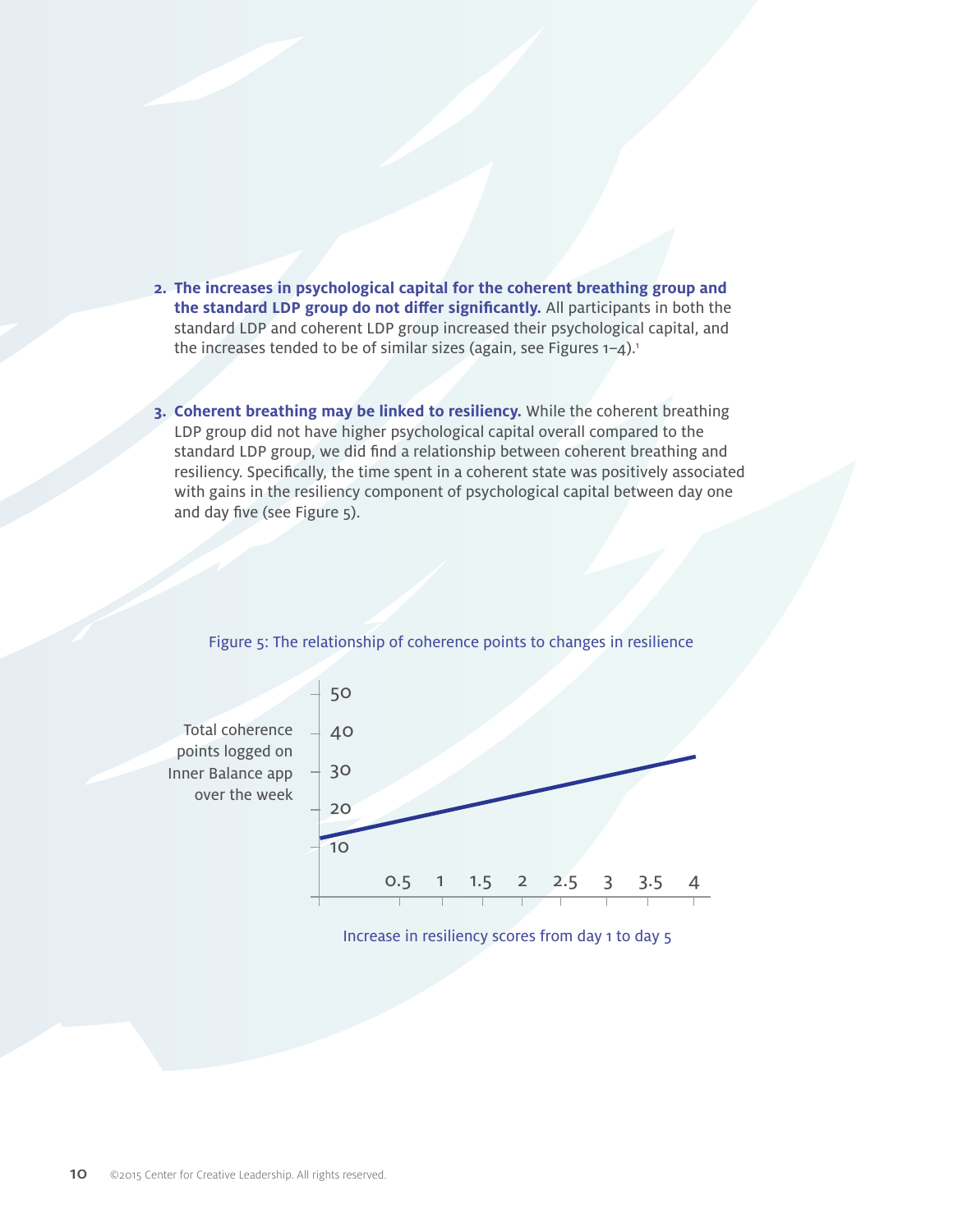**4. Prior experience with mindfulness is related to psychological capital.** We also asked participants how much experience they had with mindfulness practices and breathing exercises prior to participating in this study. Overall, participants who had more experience with these strategies had higher total psychological capital (PCQ) before they even entered LDP (see Figures 6 and 7). This suggests that mindfulness and breathing practices should be investigated as methods to boost psychological capital for leaders outside of and in addition to leadership training.



#### Figure 6: Total psychological capital by experience with mindfulness



### Figure 7: Total psychological capital by experience with breathing exercises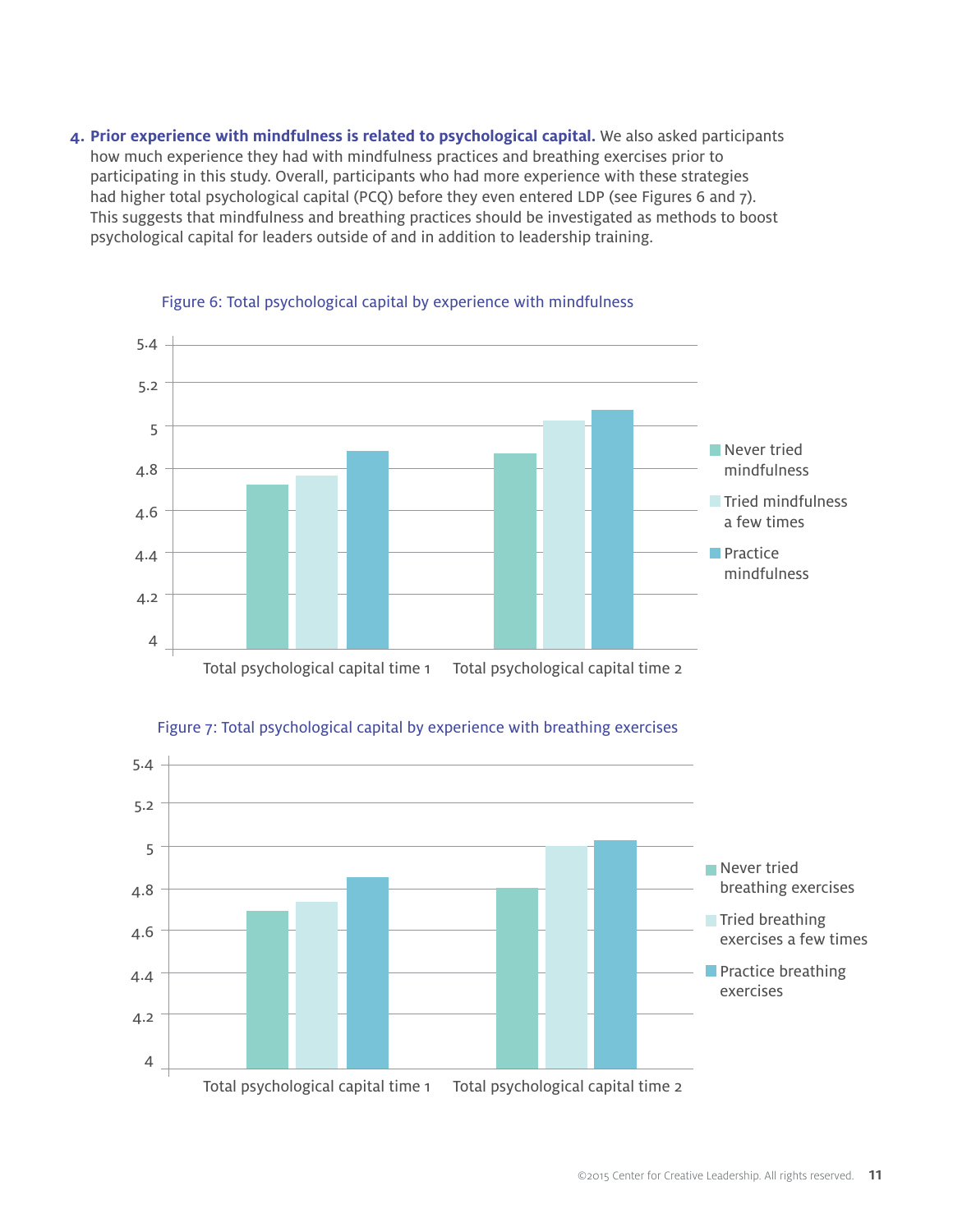

# Preliminary Interpretations and Advice for Leaders

Though the results reported here are preliminary, we can say both the standard LDP and LDP plus coherent breathing left participants feeling stronger psychologically than before they came. They literally left with greater psychological resources. Additionally, it seems clear that coherent breathing alone cannot replace intensive leadership training. Rather, practices such as coherent breathing should be seen as supplemental and an adjunct to leadership training experiences.

Given that, research suggests psychological capital boosts performance by increasing the ability of the individual to respond to the emotional and cognitive demands of challenging situations (Avey, Reichard, Luthans, & Mhatre, 2011). Participants who received CCL's leadership development should feel better able to deal with challenges once they return home.

However, it is important to note that psychological capital measures a state of mind, and states can vary with events. After five days of intensive reflection, support, assessment, and challenge, it is perhaps not surprising that participants feel stronger psychologically and more able to respond to demanding environments. Our hope is that participants will regularly practice what they learned at CCL to sustain their psychological capital. Reviewing the experience and techniques learned could help to maintain or even increase psychological capital. We recommend that participants view the LDP experience as the beginning of a new approach to work life, and not as an end in itself. Leadership development is a process and not an event.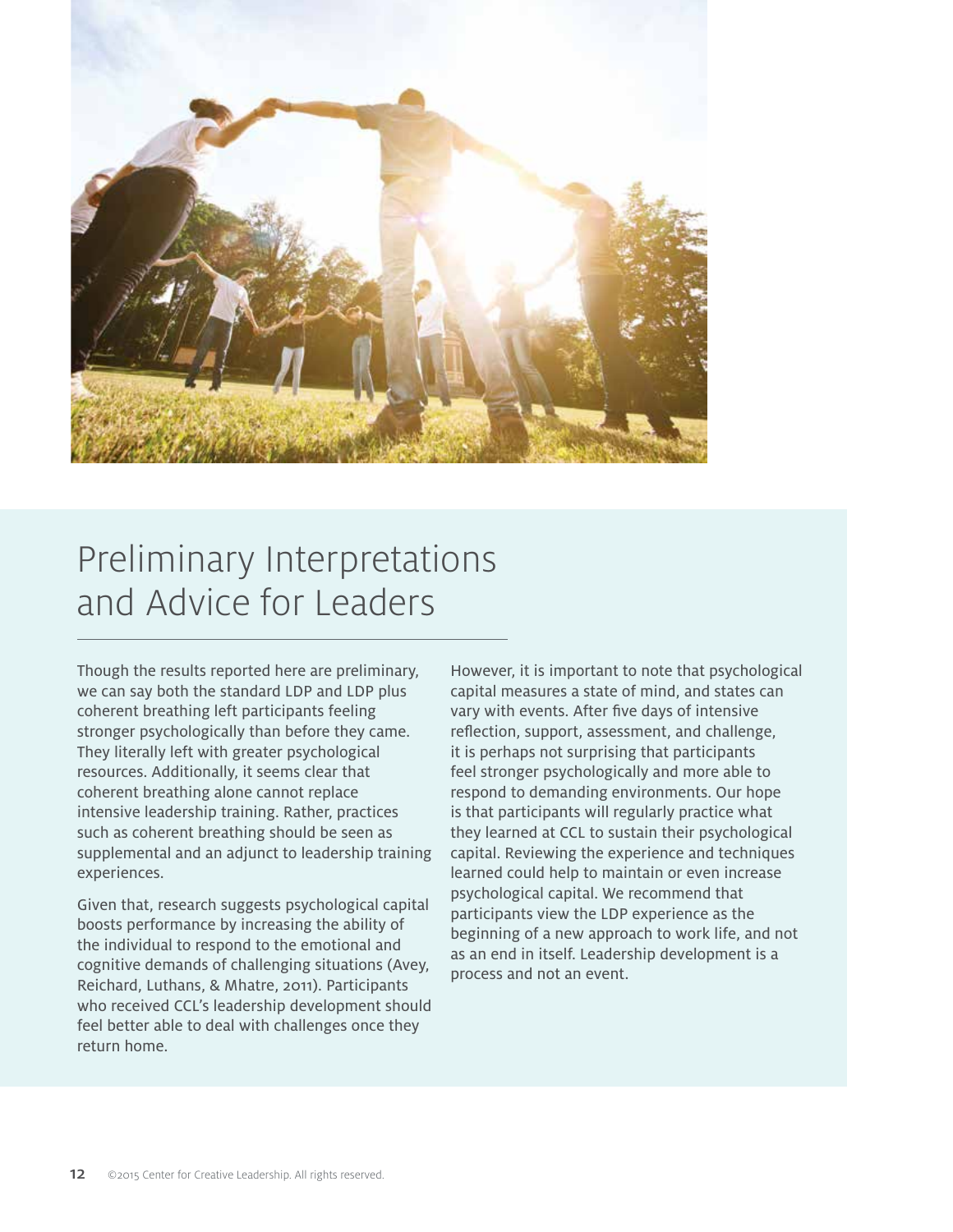# Questions Remaining and Next Steps

Further study of LDP and coherent breathing instruction is necessary to determine the question of "dosage." In LDP, participants got only a short exposure to the coherent breathing technique. This raises questions as to whether the dose was sufficiently high to make a difference. The data from the participants who had prior mindfulness and breathing exercise experiences suggests that prolonged exposure to self-regulation tools does have a long-term effect on psychological capital. However, a five-day LDP with brief coherent breathing sessions as an add-on may not be the ideal way to test the impact on leadership development. The ability to generate psychological capital is something gradually built. HeartMath recommends considerable practice to establish a pattern of coherent breathing.

As a future research agenda, we encourage the examination of the sustainability of

increases in psychological capital beyond the classroom. Coherent breathing, meditation, and other practices may help to sustain and build psychological capital over longer periods of time. We also hope to investigate how leaders' psychological capital may affect others. Further research should also look at psychological capital in the context of coaching, action learning, and assignment-driven learning.

The Center for Creative Leadership is also currently looking into other ways to increase well-being and psychological resources in leaders (e.g., how quality of sleep, mindfulness principles, and an understanding of physiological circuitry might accelerate leadership development.) We are working to see if an enhanced development of the "being" of leadership is the sought after catalyst to drive learning from challenging experiences.

*If you would like your organization to take part in one of our studies, contact Marian Ruderman at [ruderman@ccl.org.](mailto:ruderman%40ccl.org?subject=)*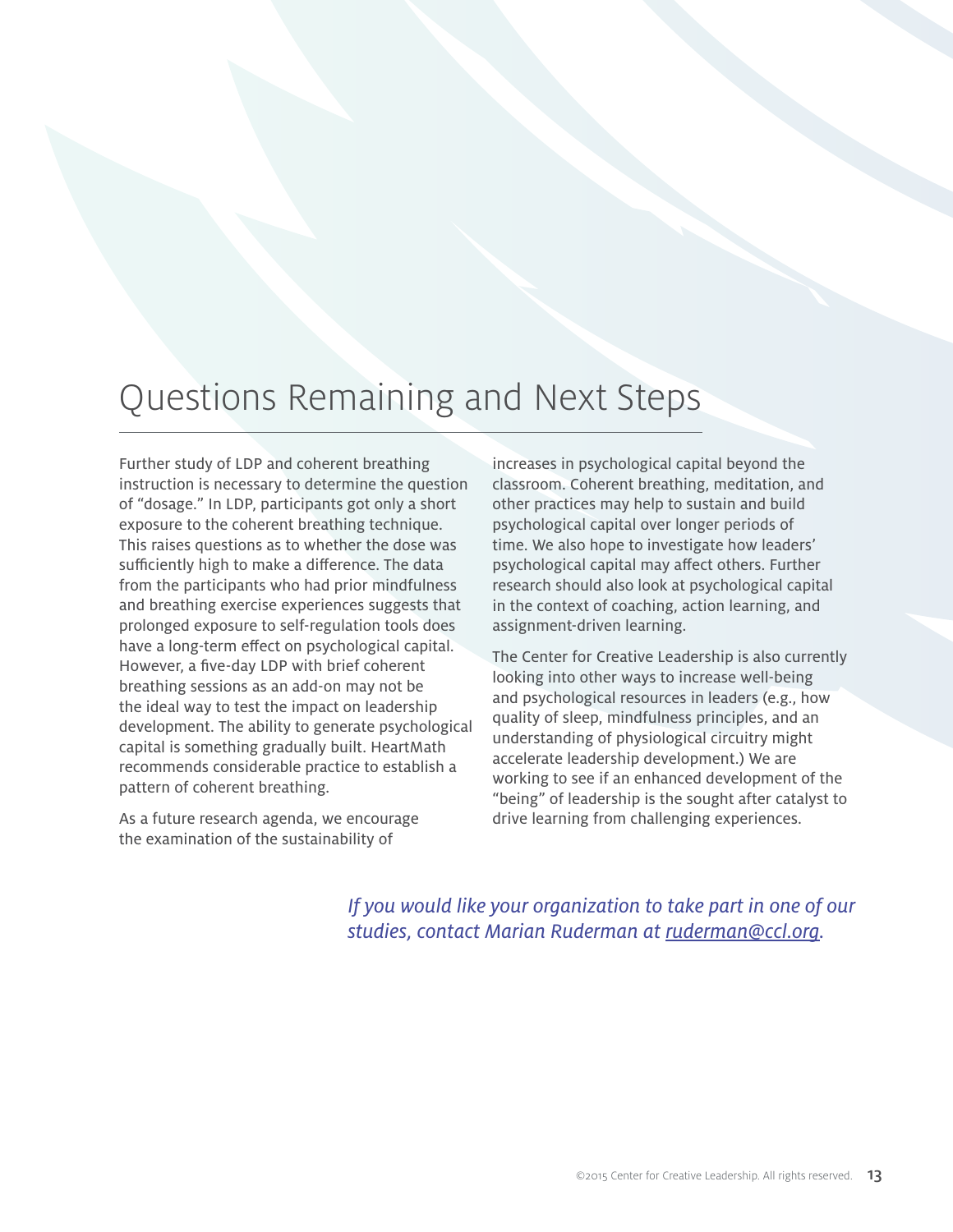# References

- Avey, J. B., Reichard, R. J., Luthans, F., & Mhatre, K. H. (2011). Meta-analysis of the impact of positive psychological capital on employee attitudes, behaviors, and performance. *Human Resource Development Quarterly, 22*(2), 127–152.
- Bradley, R. T., McCraty, R., Atkinson, M., Tomasino, D., Daughtery, A., & Arguelles, L. (2010). Emotion self-regulation, psychophysiological coherence, and test anxiety: Results from an experiment using electrophysiological measures. *Applied Psychophysiological Biofeedback, 35*(4),261–283. doi:10.1007/s10484-010-9134-x
- Elliot, S. & Edmonson, D. (2006). *The new science of breath*. Allen, Texas: Coherence Press.
- Gelles, D. (2015). *Mindful work: How meditation is changing business from the inside out.* Boston, MA: Houghton Mifflin Harcourt.
- Gorgievski, M. J. & Hobfoll, S. E. (2008). Work can burn us out or fire us up: Conservation of resources in burnout and engagement. *Handbook of stress and burnout in health care*, 7–22. Hauppauge, NY: Nova Science Publishers.
- Kabat-Zinn, J. (1994). *Wherever you go, there you are: Mindfulness meditation in everyday life.* New York, NY: Hyperion Books.
- Lowe, J. (2014). Stop, think, breathe…vote: Mindfulness in parliament. *Prospect Magazine*. Retrieved from: http://www.prospectmagazine.co.uk/science-andtechnology/stop-think-breathe-vote-mindfulness-inparliament
- Luthans, F., Avolio, B. J., & Avey, J. B. (2007). *Psychological Capital Questionnaire*. Menlo Park: Mind Garden, Inc.
- Luthans, F., Avolio, B. J., Avey, J. B., & Norman, S. M. (2007). Positive psychological capital: Measurement and relationship with performance and satisfaction. *Leadership Institute Faculty Publications*, Paper 11. Retrieved from http://digitalcommons.unl.edu/ leadershipfacpub/11.
- Luthans, F., Youssef, C. M., & Avolio, B. J. (2006). *Psychological capital: Developing the human competitive edge.* Oxford, UK: Oxford University Press.
- McCraty, R., Atkinson, M., Lipsenthal, L., & Arguelles, L. (2009). New hope for correctional officers: An innovative program for reducing stress and health risks. *Applied Psychophysiological Biofeedback, 34*, 251–272. doi:10.1007//s10484-009-9087-0
- McCraty, R. & Zayas, M. A. (2014). Cardiac coherence, self-regulation, autonomic stability, and psychosocial well-being. *Frontiers in Psychology, 5*:1090. doi:10.2289/ fpsyg.2014.01090
- Porges, S. W. (1992a). Autonomic regulation and attention. In H. Hayne & R. Richardson (Eds.), *Attention and information processing in infants and adults* (pp. 201–223). Hillsdale, NJ: Erlbaum.
- Porges, S. W. (1992b). Vagal tone: A physiologic marker of stress vulnerability. *Pediatrics, 90*(3 Pt 2), 498–504.
- Ruderman, M. N., Clerkin, C., & Connolly, C. (2014). Leadership development beyond competencies: Moving to a holistic approach (White Paper). Greensboro, NC: Center for Creative Leadership. Retrieved from http:// insights.ccl.org/wp-content/uploads/2015/04/ LeadershipDevelopmentCompetencies.pdf.
- Watkins, A. (2014). *Coherence: The secret science of brilliant leadership*. United Kingdom: Complete Coherence Limited.

## Endnote

<sup>1</sup> Note that the finding that coherent breathing training did not have an effect on psychological capital above and beyond standard LDP training should not be extrapolated upon beyond this study. This was a preliminary experiment, and therefore, different dosages of training and/or additional group differences that were not controlled for could be affecting the results.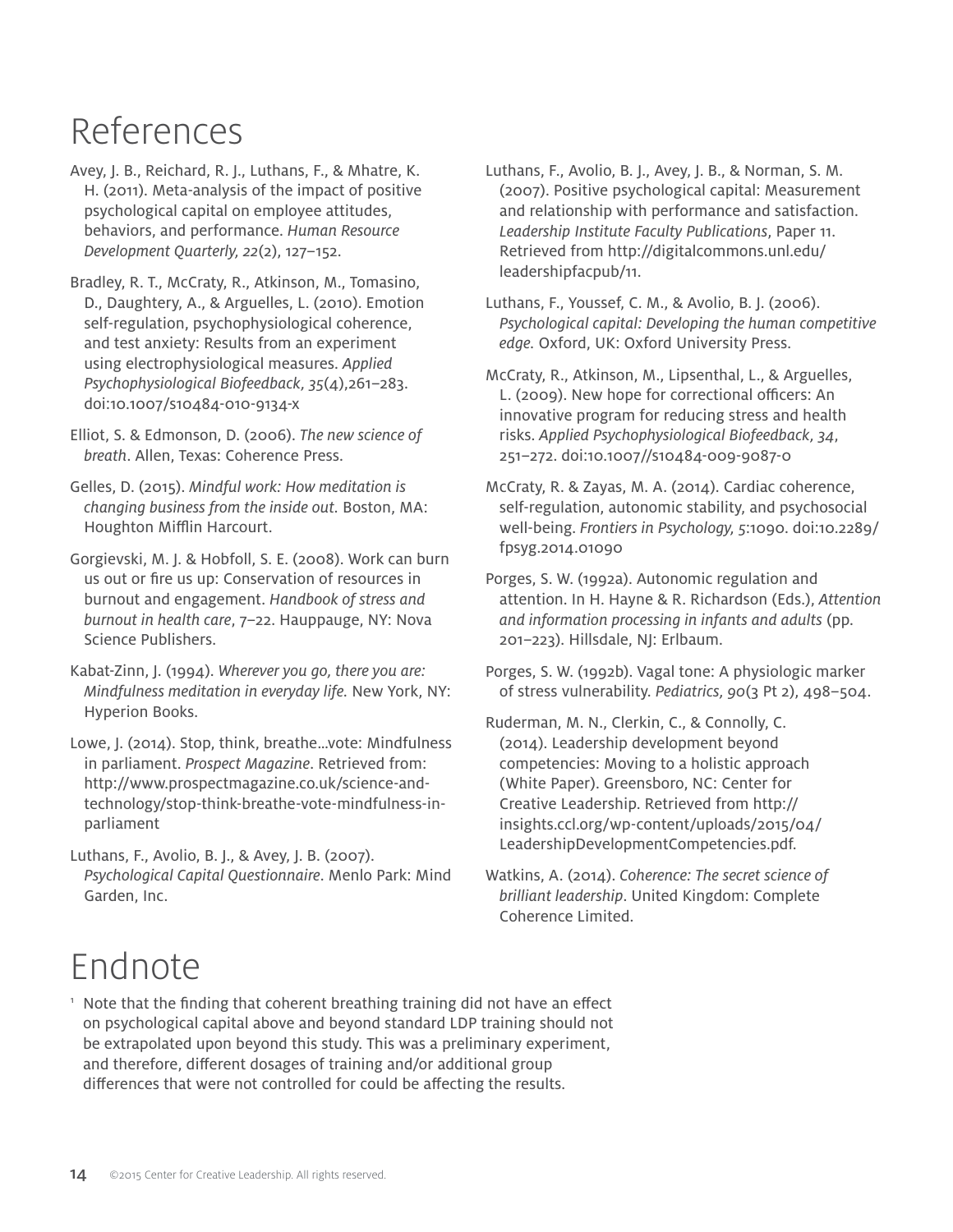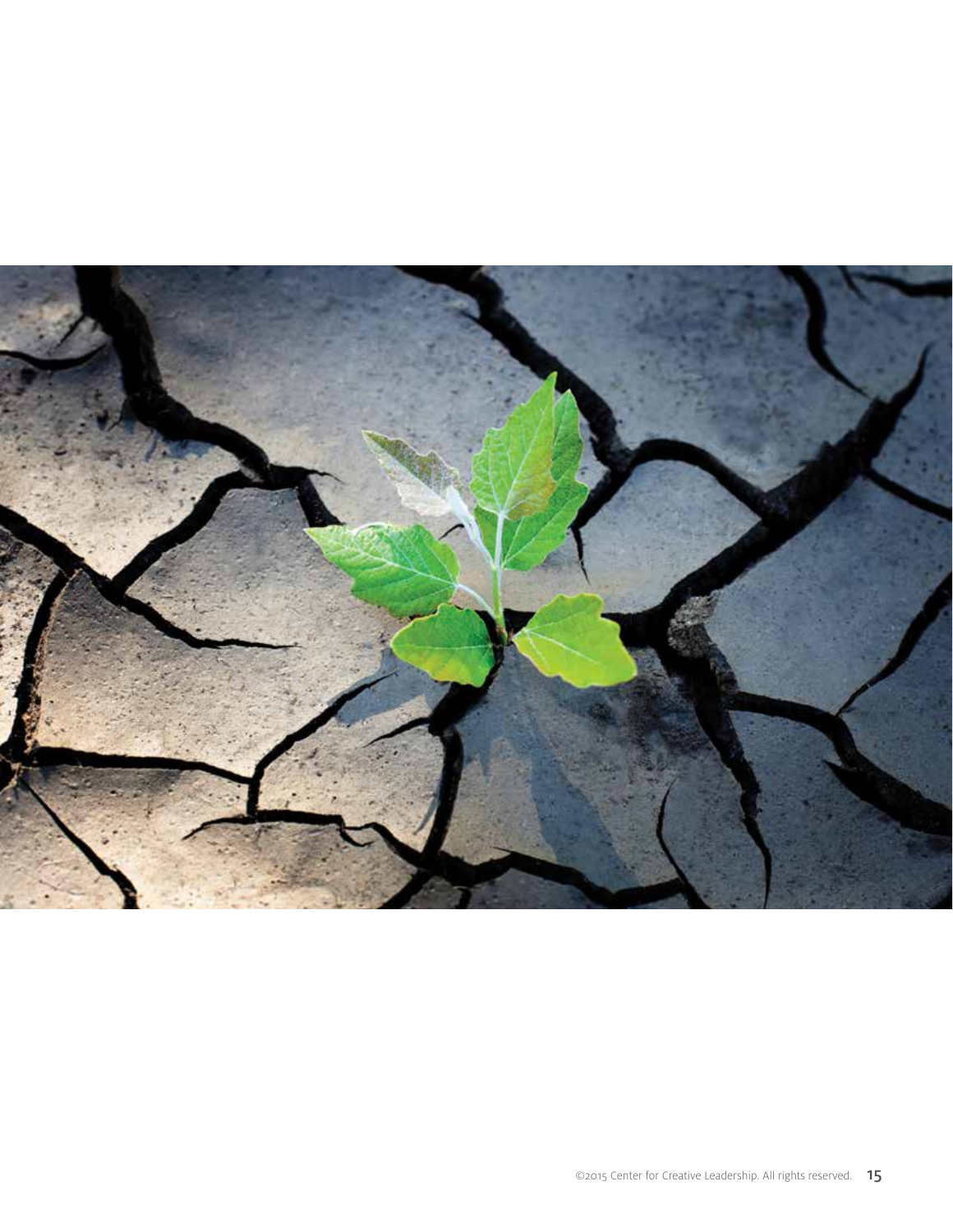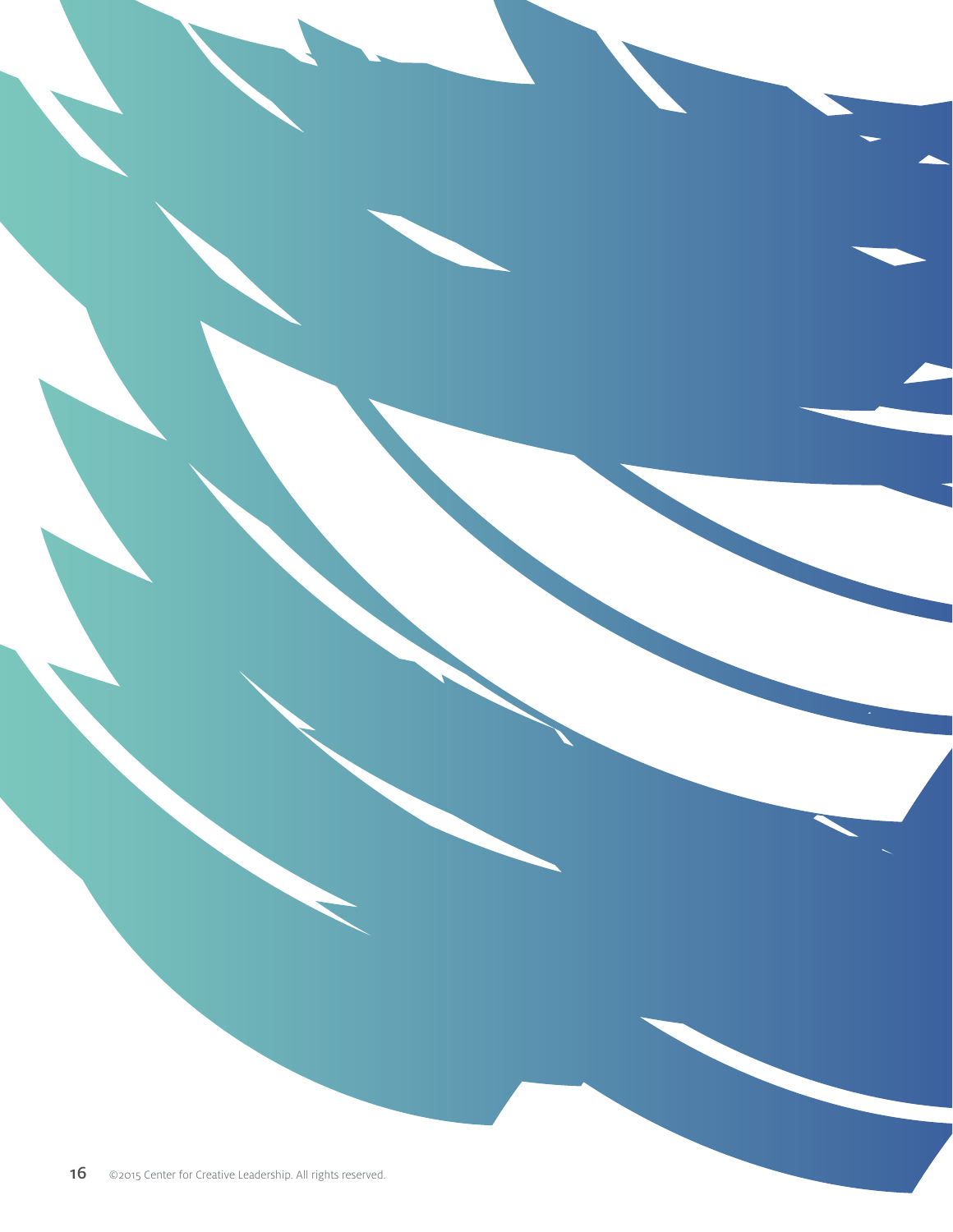# About the Authors

**Marian Ruderman, PhD,** is a senior fellow and director, research horizons at the Center for Creative Leadership (CCL®). Her work is focused on leadership development, diversity, and work-life integration. A noted expert on women's leadership, Marian has coauthored more than 50 articles and book chapters on leadership. Her books include *Standing at the Crossroads: Next Steps for High-Achieving Women* (coauthored with Patricia Ohlott), *Diversity in Work Teams: Research Paradigms for a Changing Workplace* (coedited with Susan Jackson), and the Third Edition of The Center for Creative Leadership *Handbook of Leadership Development* (coedited with Ellen Van Velsor and Cynthia McCauley). Marian holds a PhD in organizational psychology from the University of Michigan.

**Cathleen Clerkin, PhD,** is a faculty member in Research, Innovation, and Product Development at CCL. Cathleen's research interests include social identity management and diversity, creativity and innovation, and applied social cognitive neuroscience and leadership. Some of Cathleen's recent research includes perceptions of nontraditional leaders, holistic leadership development, innovation among women working in male-dominated fields, and the link between national identity and creativity. Cathleen has won multiple awards and honors for her research, including recognition from the National Science Foundation, the American Association of University Women, and the Society for the Psychological Study of Social Issues. Cathleen holds a BA in psychology from the University of California, Berkeley, and her MS and PhD degrees in psychology from the University of Michigan, Ann Arbor.

To learn more about this topic or the Center for Creative Leadership's programs and products, please contact our Client Services team.

+1 800 780 1031 +1 336 545 2810  [info@ccl.org](mailto:info%40ccl.org?subject=A%20Request%20for%20More%20Information)